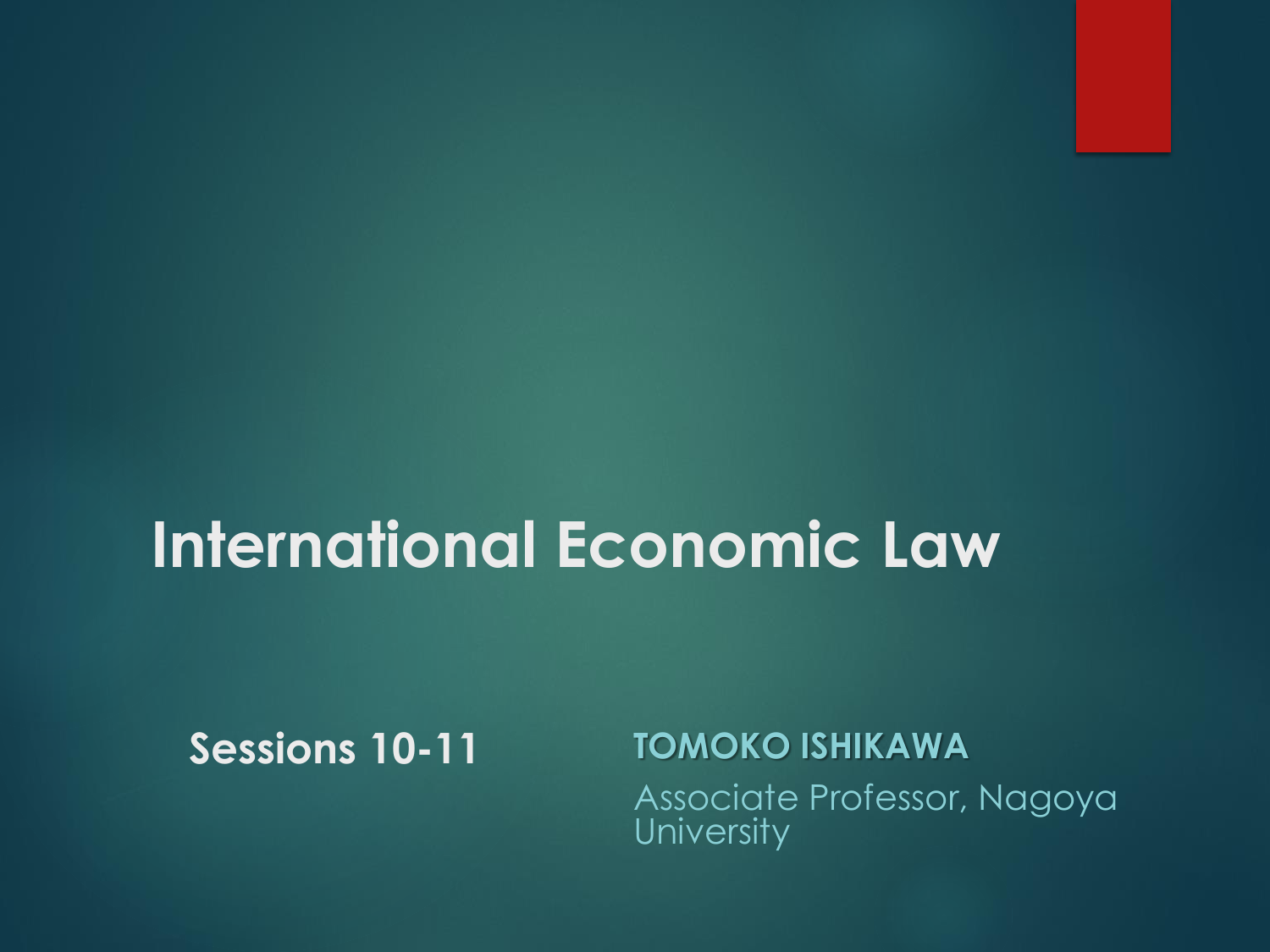- General Exceptions under the GATT 1994 1. Introduction
- ▶ Potential conflicts between: (a) trade liberalization, Market Access and non-discrimination rules and (b) other important societal values and interests
- $\blacktriangleright$  There are circumstances a member state need to adopt trade restrictive measures to protect pubic interests such as public health, consumer safety, the environment and employment

Need for 'exceptions' in the WTO law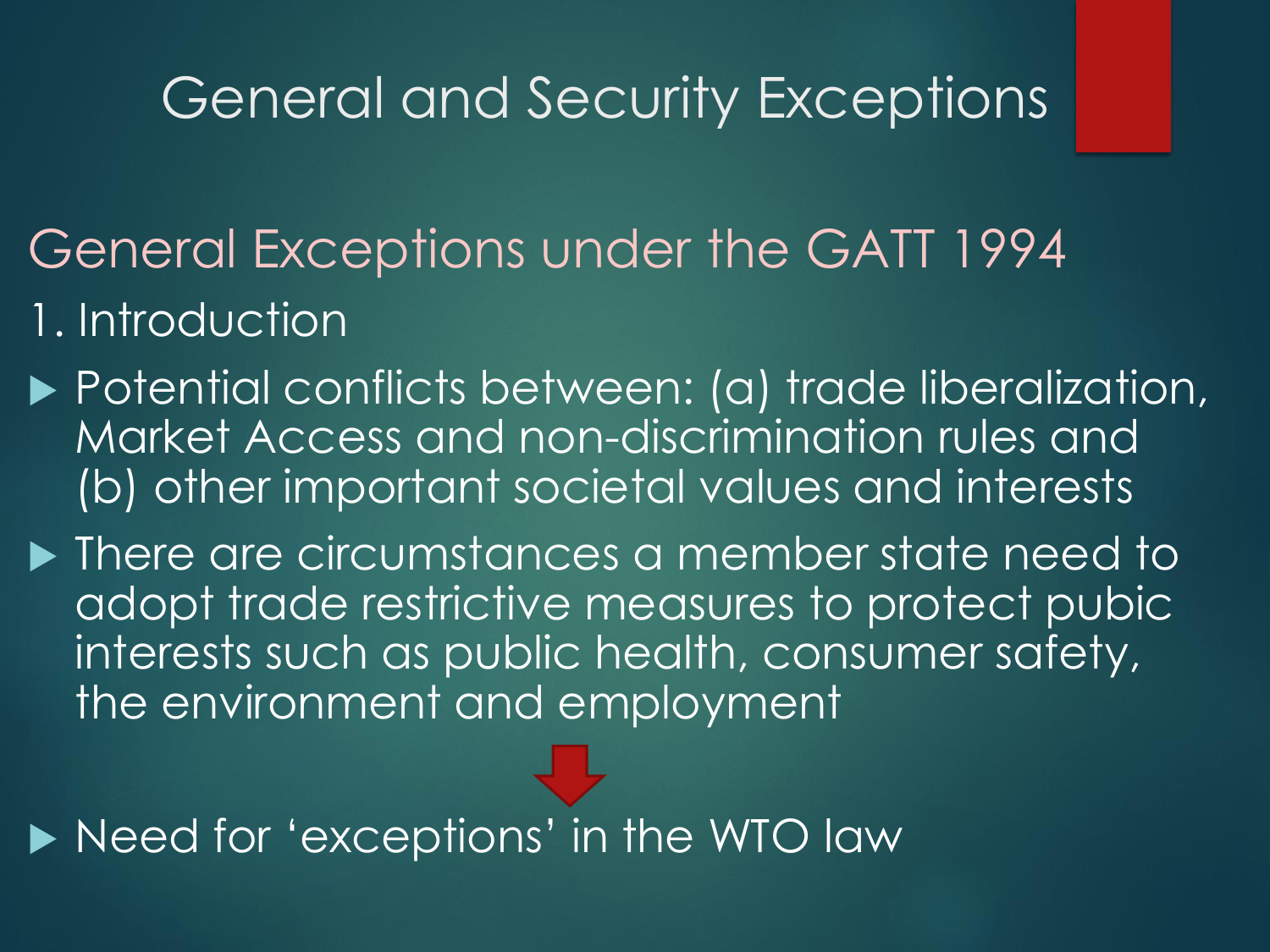General Exceptions under the GATT 1994

Article XX GATT 1994

Subject to the requirement that such measures are not applied in a manner which would constitute a means of arbitrary or unjustifiable discrimination between countries where the same conditions prevail, or a disguised restriction on international trade, nothing in this Agreement shall be construed to prevent the adoption or enforcement by any contracting party of measures:

- (a) necessary to protect public morals;<br>(b) necessary to protect human, animc
- necessary to protect human, animal or plant life or health;
- (d) necessary to secure compliance with laws or regulations which are not inconsistent with the provisions of this Agreement, including those relating to customs enforcement, the enforcement of monopolies operated under paragraph 4 of Article II and Article XVII, the protection of patents, trade marks and copyrights, and the prevention of deceptive practices;
- (e) relating to the products of prison labour;
- (f) imposed for the protection of national treasures of artistic, historic or archaeological value;
- (g) relating to the conservation of exhaustible natural resources if such measures are made effective in conjunction with restrictions on domestic production or consumption;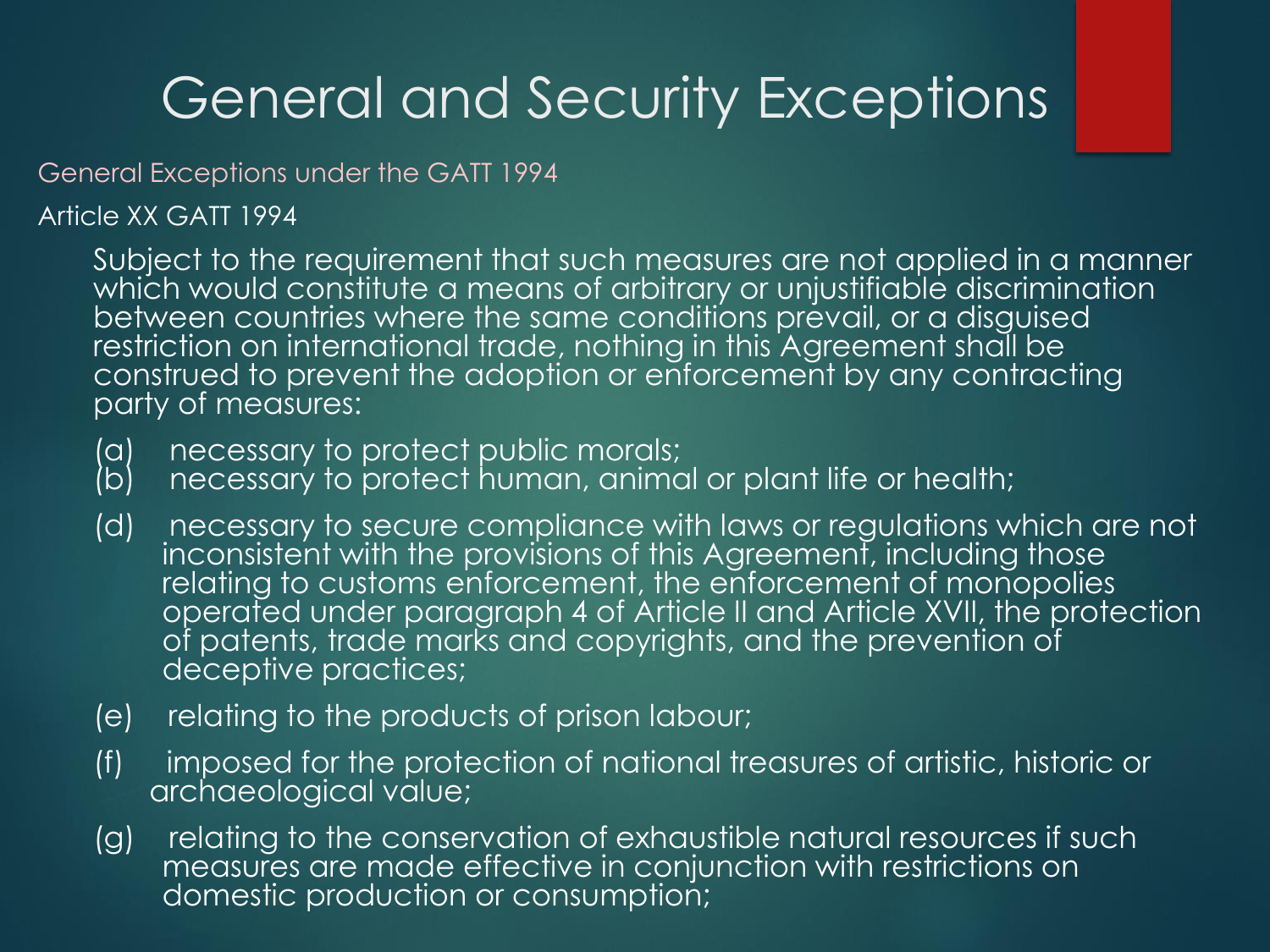General and Security Exceptions General Exceptions under the GATT 1994 2. Key Features of Art XX of the GATT

- **Invoked when an inconsistency between the** measure in question and another GATT provision was found
- **The purpose: to justify the GATT-inconsistent** measure
- ▶ A balancing provision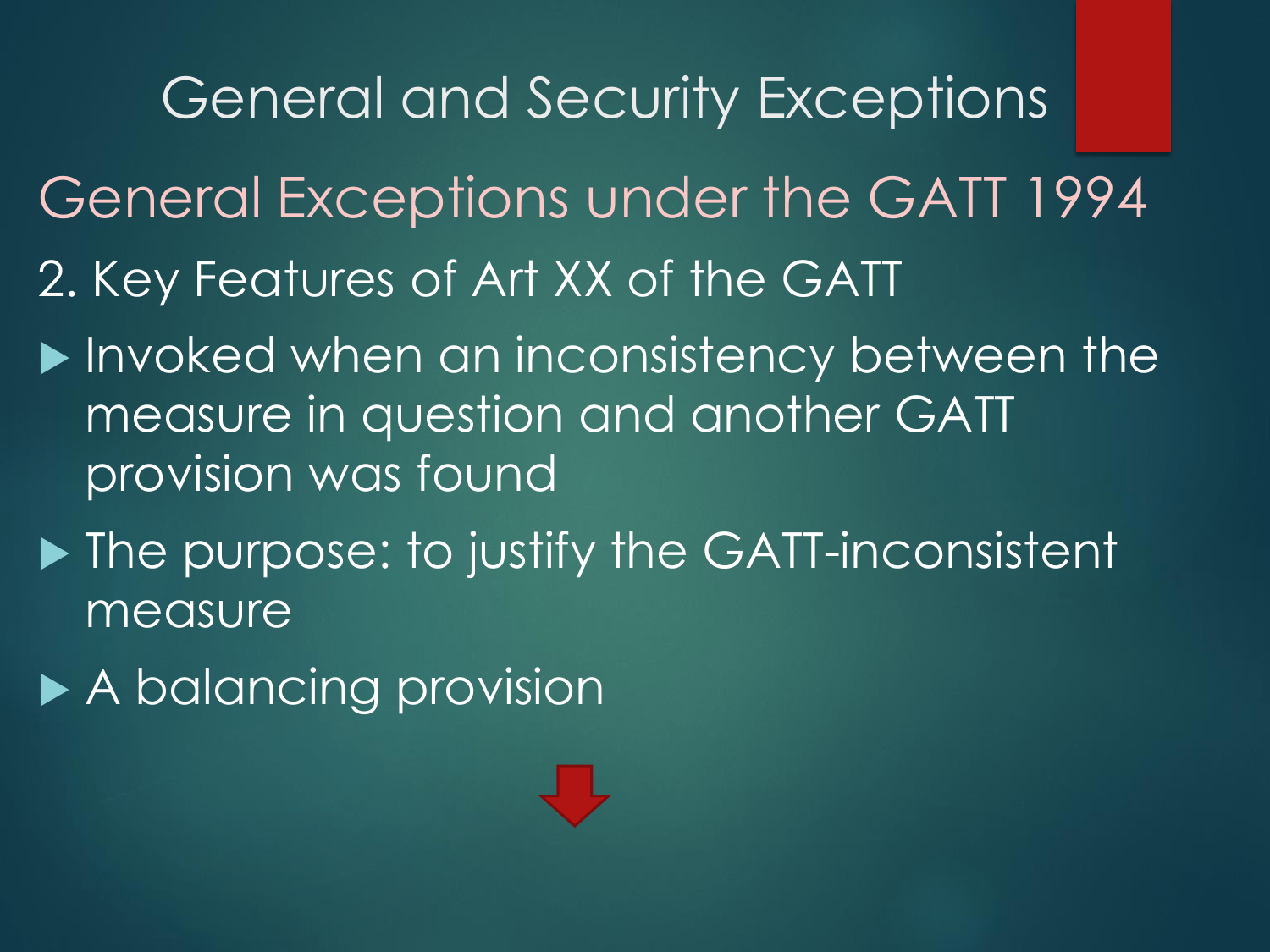General Exceptions under the GATT 1994 2. Key Features of Art XX of the GATT

# Thailand – Cigarettes (Philippines) (2011)

It is true that, in examining a specific measure, a panel may be called upon to analyze a substantive obligation and an affirmative defence, and to apply both to that measure. It is also true that such an exercise will require a panel to find and apply a "line of equilibrium" between a substantive obligation and an exception. Yet this does not render that panel's analyses of the obligation and the exception a single and integrated one. On the contrary, an analysis of whether a measure infringes an obligation necessarily precedes, and is distinct from, the "further and separate" assessment of whether such measure is otherwise justified.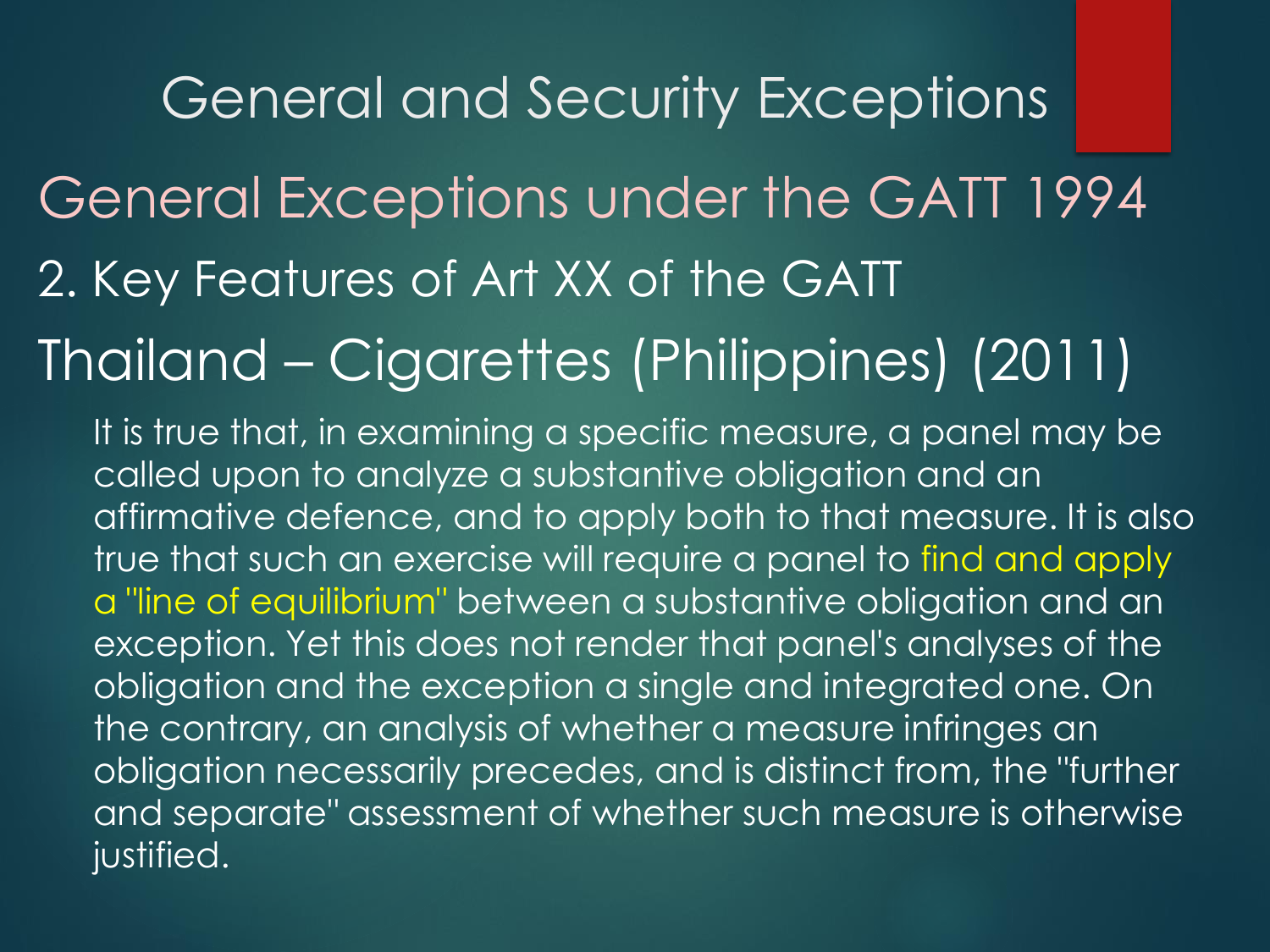General Exceptions under the GATT 1994

- 3. Scope of application of Art XX of the GATT
- ▶ Q1. Whether Art XX may also justify inconsistency with obligations set out in WTO agreements other than the GATT 1994
	- (a) China-Publications and Audiovisual Products (2010)
	- (b) China-Raw Materials (2012)

▶ Q2. Is there limitation on the kind of measures that can be justified under Art XX? US-Shrimp (1998) (Appellate Body) Q3. Is there a territorial Limitation on the scope of application?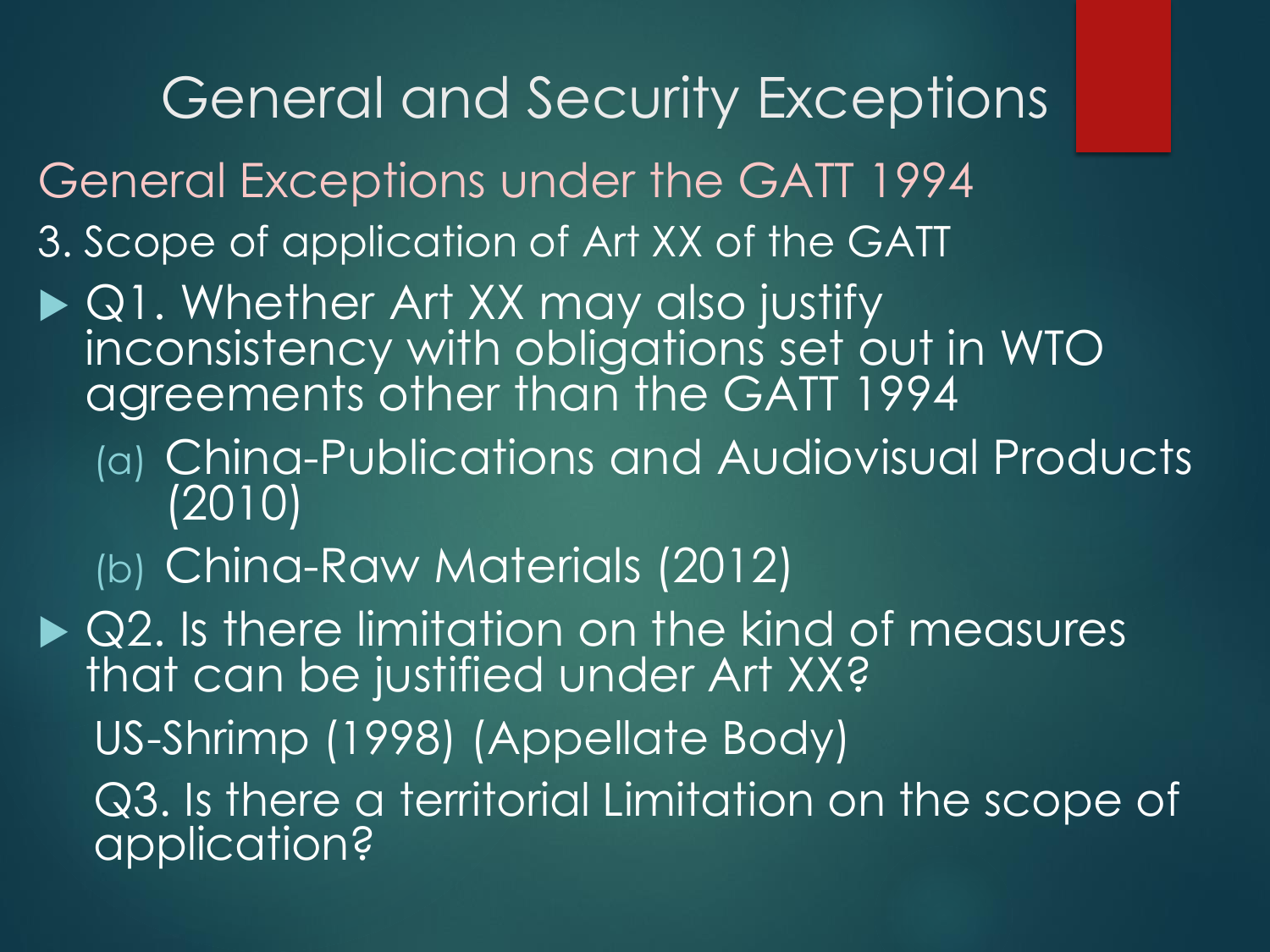General Exceptions under the GATT 1994

4. Two-tier test under Article XX of the GATT 1994

#### US-Gasoline (1996):

… In order that the justifying protection of Article XX may be extended to it, the measure at issue must not only come under one or another of the particular exceptions — paragraphs (a) to (j) listed under Article XX; it must also satisfy the requirements imposed by the opening clauses of Article XX. The analysis is, in other words, two-tiered: first, provisional justification by reason of characterization of the measure under XX(g); second, further appraisal of the same measure under the introductory clauses of Article XX.

#### US-Shrimp (1998):

The sequence of steps indicated above in the analysis of a claim of justification under Article XX reflects, not inadvertence or random choice, but rather the fundamental structure and logic of Article XX . … The task of interpreting the chapeau so as to prevent the abuse or misuse of the specific exemptions provided for in Article XX is rendered very difficult, if indeed it remains possible at all, where the interpreter (like the Panel in this case) has not first identified and examined the specific exception threatened with abuse.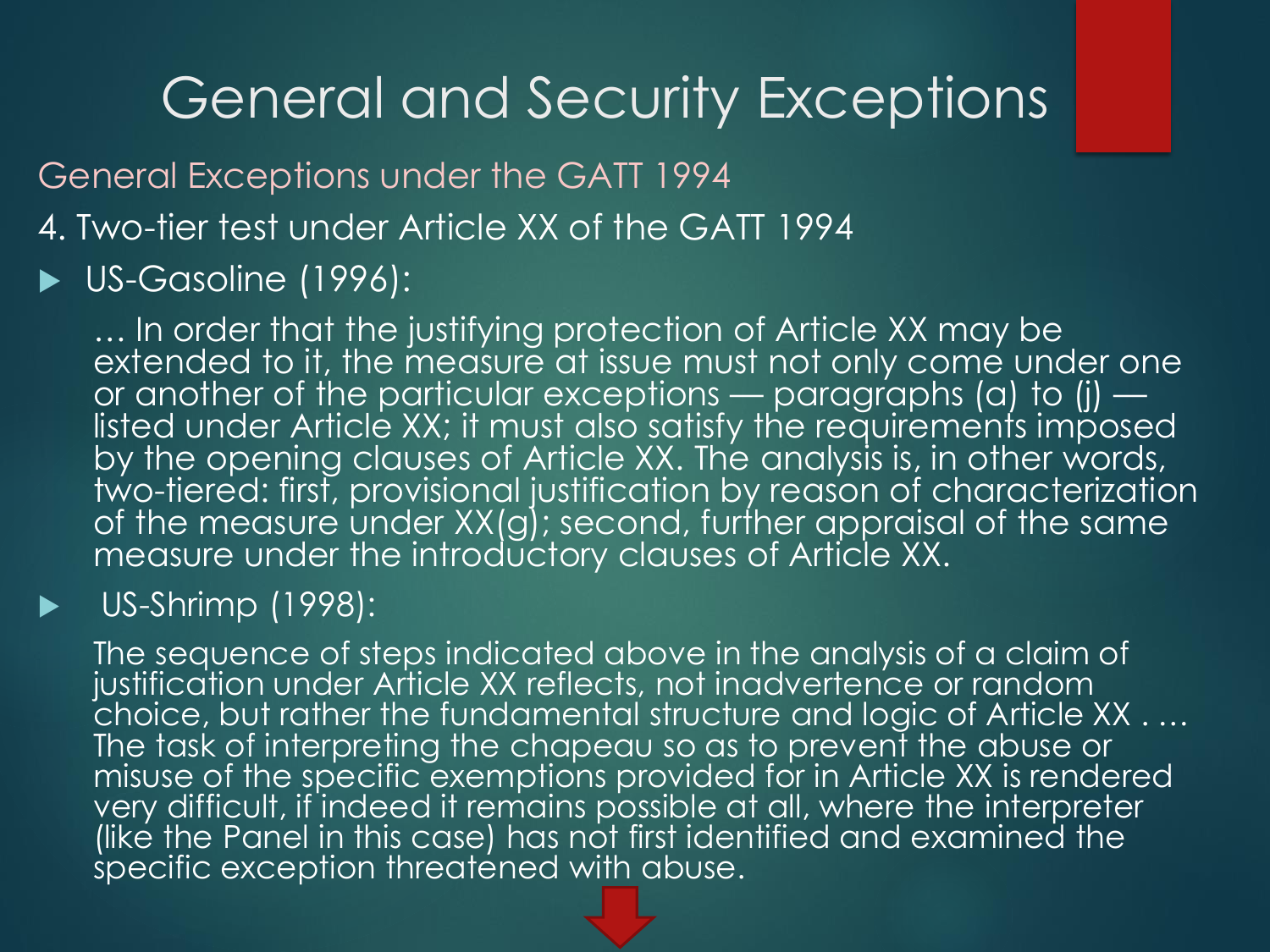General and Security Exceptions General Exceptions under the GATT 1994 4. Two-tier test under Article XX of the GATT 1994

- **For a successful invocation of Article XX, it** must meet:
- (1) the requirements of one of the exceptions listed in paras (a) to (j) of Article XX;

(2) the requirements of the introductory clauses, commonly referred to as the 'chapeau', of Article XX.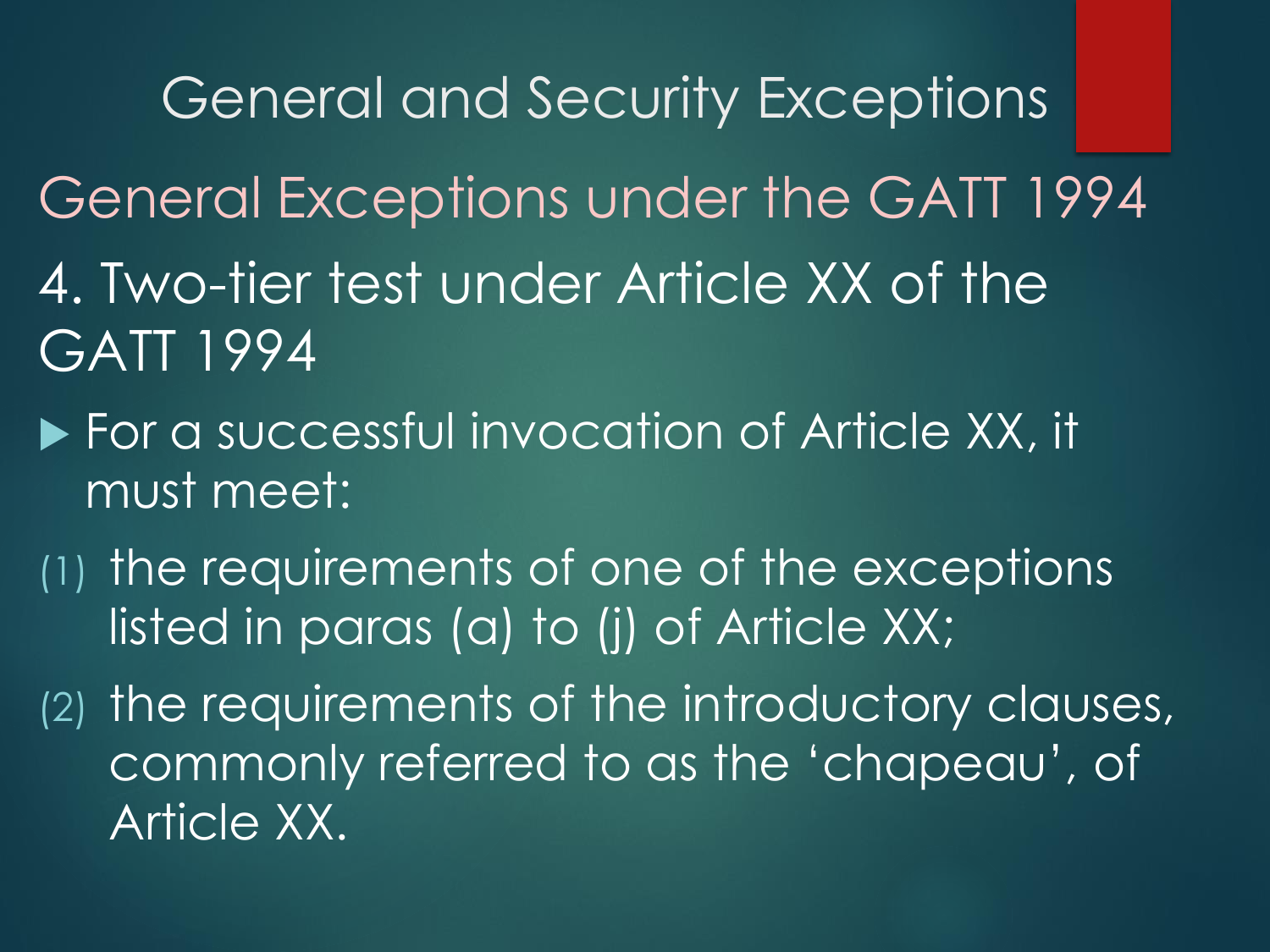General and Security Exceptions General Exceptions under the GATT 1994 4. Two-tier test under Article XX of the GATT 1994

▶ Case study: Brazil-Retreaded Tyres (2007)



Source:www.epa.gov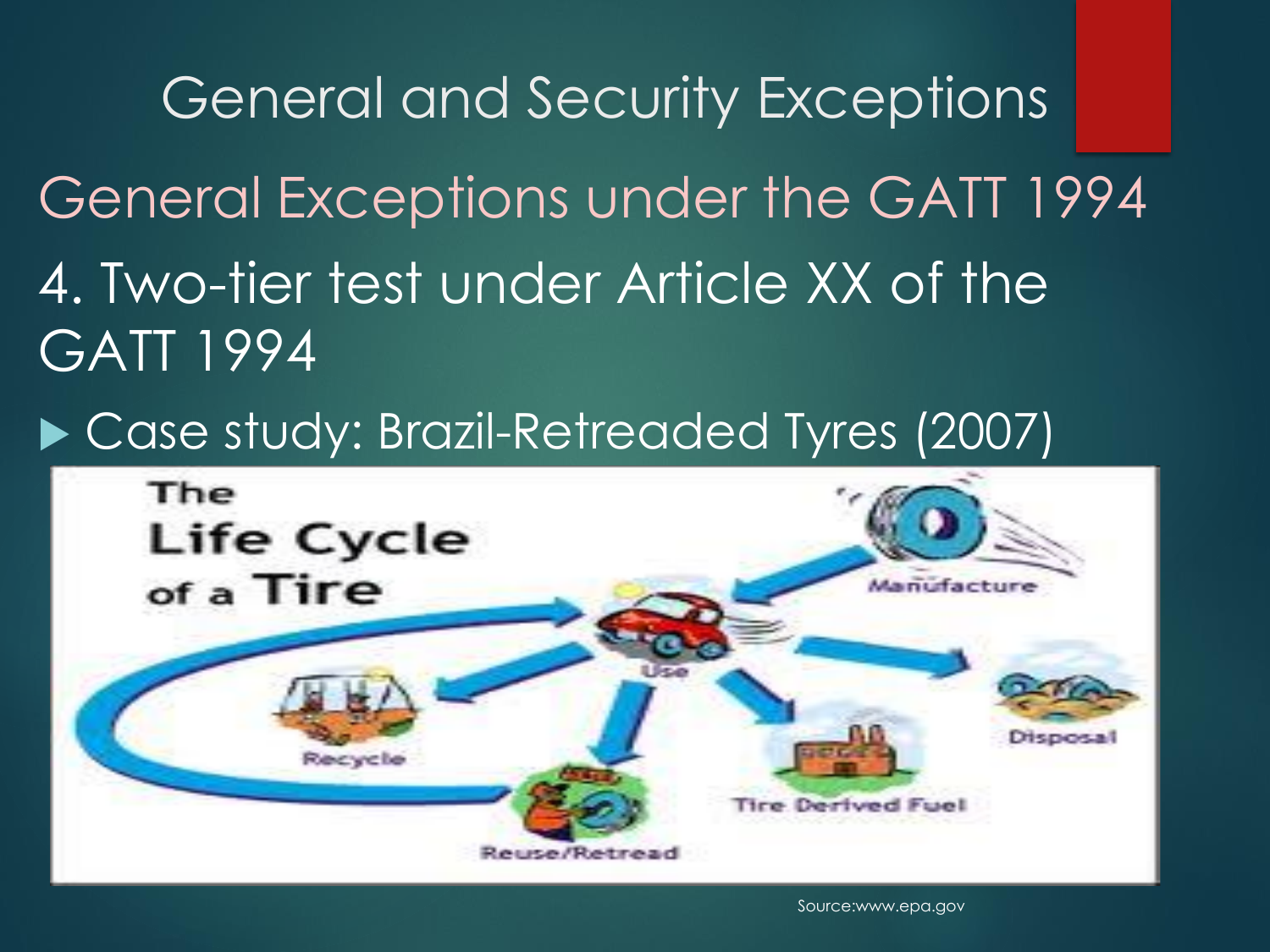General Exceptions under the GATT 1994 4. Two-tier test under Article XX of the GATT 1994

- ▶ Case study: Brazil-Retreaded Tyres (2007) Appellatte Body's findings
- The first step: 'necessity' requirement
- WTO Members have the right to determine the level of protection that they consider appropriate in a given context
- The contribution of the measure has to be weighed against its trade restrictiveness, taking into account the importance of the interests or the values underlying the objective pursued by it.
- the Import Ban can be considered "necessary to protect uman, animal or plant life or health."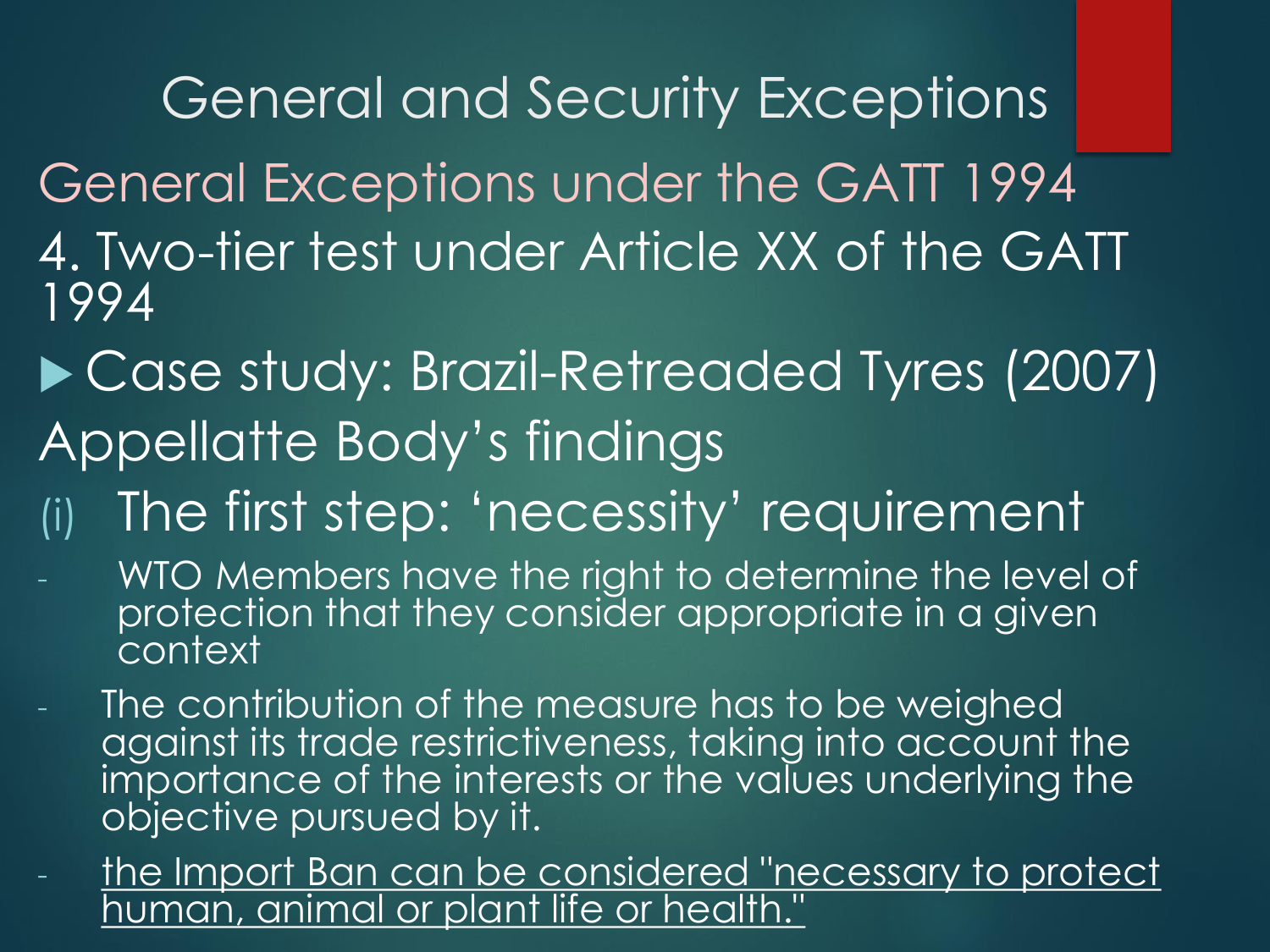General Exceptions under the GATT 1994

- 4. Two-tier test under Article XX of the GATT 1994
- Case study: Brazil-Retreaded Tyres (2007)

(c) Appellette Body's findings

(ii) The second step: chapeau

- the function of the chapeau is the prevention of abuse of the exceptions specified in the paragraphs of Article XX. Analyzing whether discrimination is arbitrary or unjustifiable usually involves an analysis that relates primarily to the cause or the rationale of the discrimination.
- Brazil explained that it introduced the MERCOSUR exemption to comply with a ruling issued by a MERCOSUR arbitral tribunal. This ruling arose in the context of a challenge initiated by Uruguay against Brazil's import ban on remoulded tyres, on the grounds that it constituted a new restriction on trade prohibited under MERCOSUR.
- (however) the ruling issued by the MERCOSUR arbitral tribunal is not an acceptable rationale for the discrimination, because it bears no relationship to the legitimate objective pursued by the Import Ban that falls within the purview of Article XX(b)
- the MERCOSUR exemption has resulted in the Import Ban being applied in a manner that constitutes arbitrary or unjustifiable discrimination.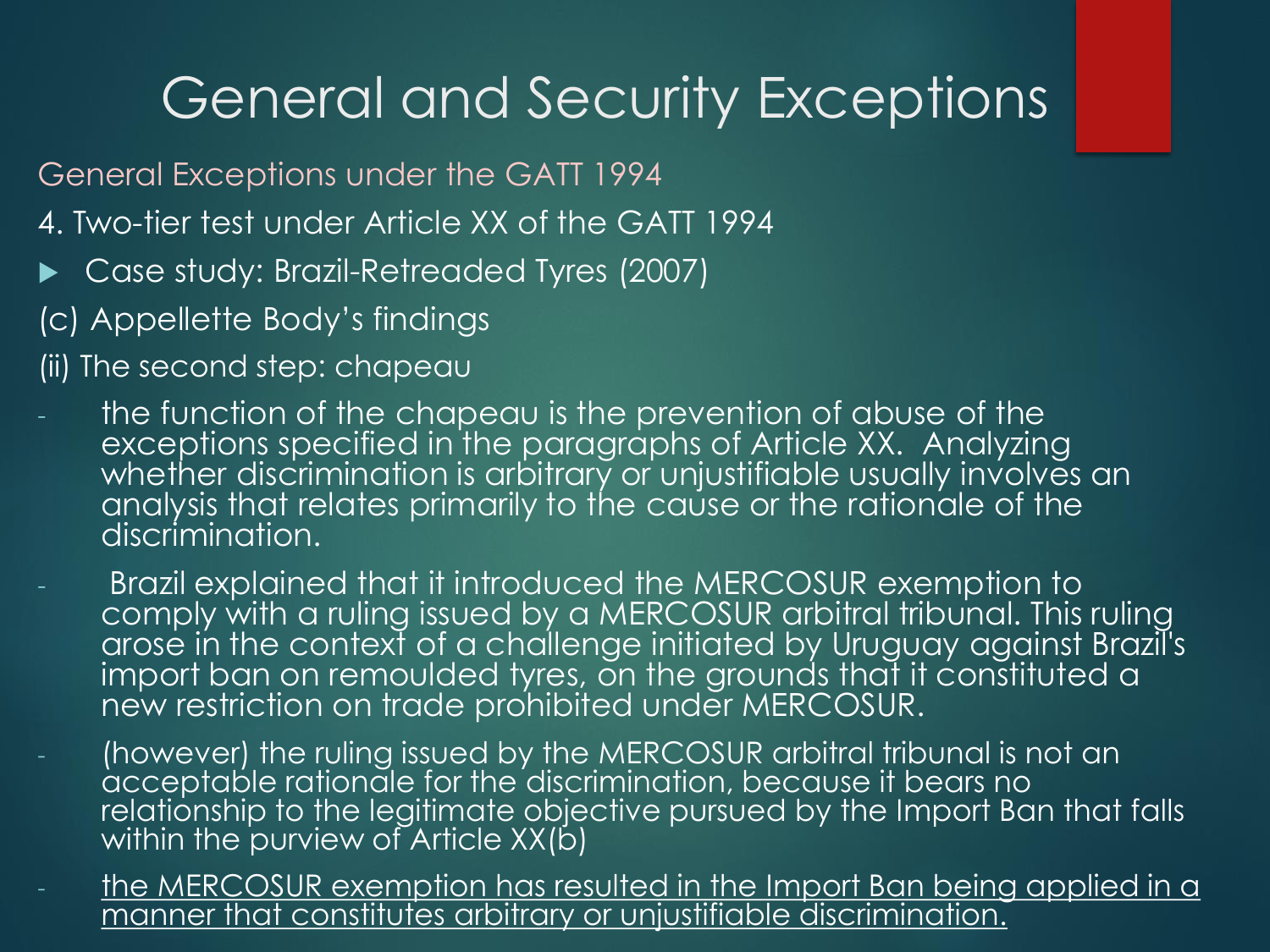General and Security Exceptions General Exceptions under the GATT 1994 4. Two-tier test under Article XX of the GATT 1994 ▶ Only one successful application of Article XX However, the Appellate Body often find that there was no inconsistency with the GATT 1994 (e.g. EC-Asbestos (2007)) – in such cases no need to invoke Article XX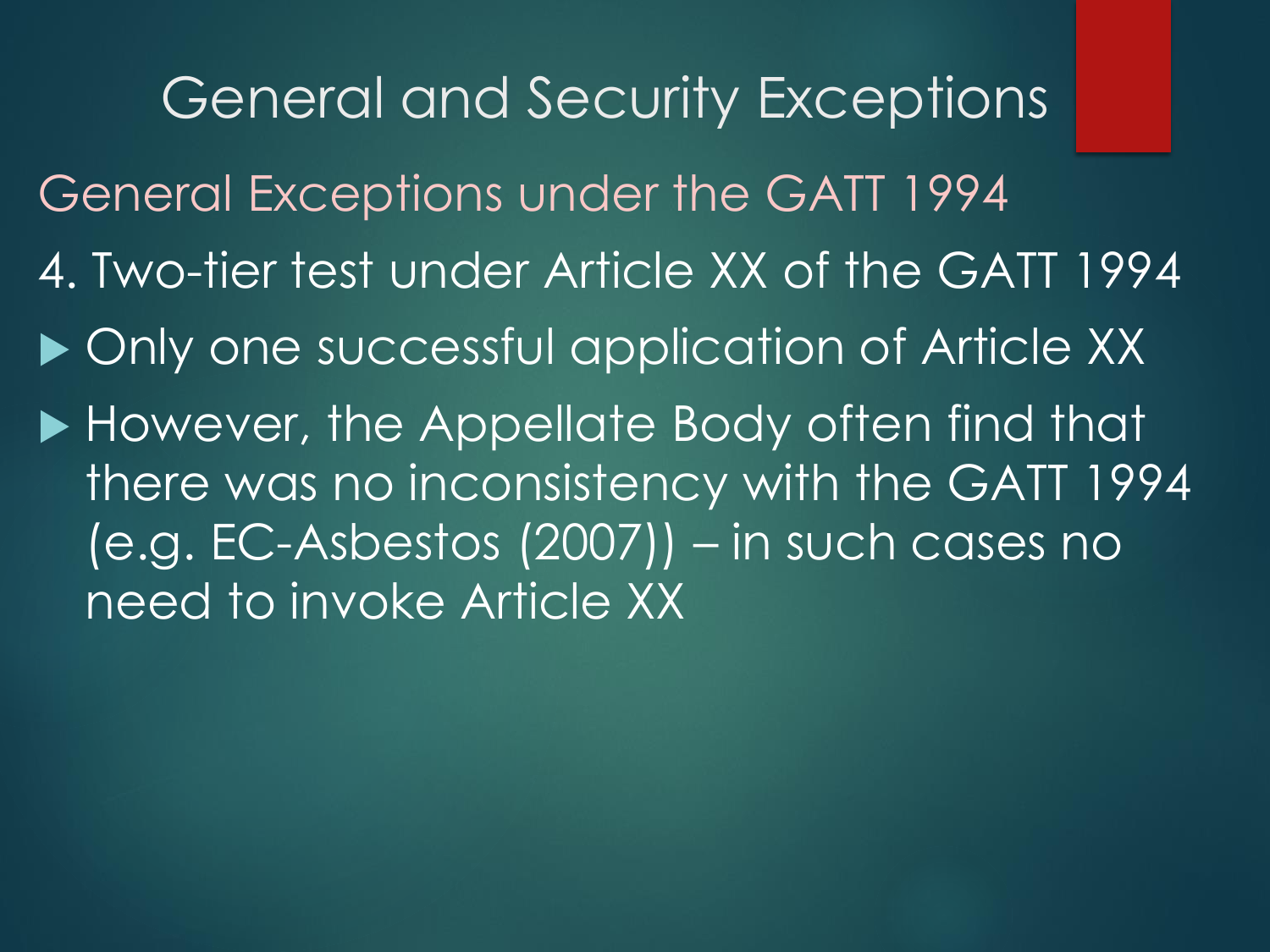General Exceptions under the GATT 1994 5. Specific Exceptions under Article XX of the GATT 1994 (1) Article XX(b)

- A significant degree of deference as to the policy objective of a measure was to protect life or health of humans, animals and plants
- ▶ Of particular importance is the 'necessity' requirement
- EC-Asbestos (2001)
- While the AB had found that the measure at issue in this case a French ban on asbestos and asbestos products – was not inconsistent with Article III:4 of the GATT 1994 and the panel's findings relating to Article XX(b) were therefore moot, the AB nevertheless addressed some of the issues that arise when determining whether an otherwise GATT-inconsistent measure is justified under Article XX(b). Their findings include:
	- (i) the more important the societal value pursued by the measure at issue (e.g. human life and health) and the more this measure contributes to the protection or promotion of this value, the more easily the measure at issue may be considered to be 'necessary'.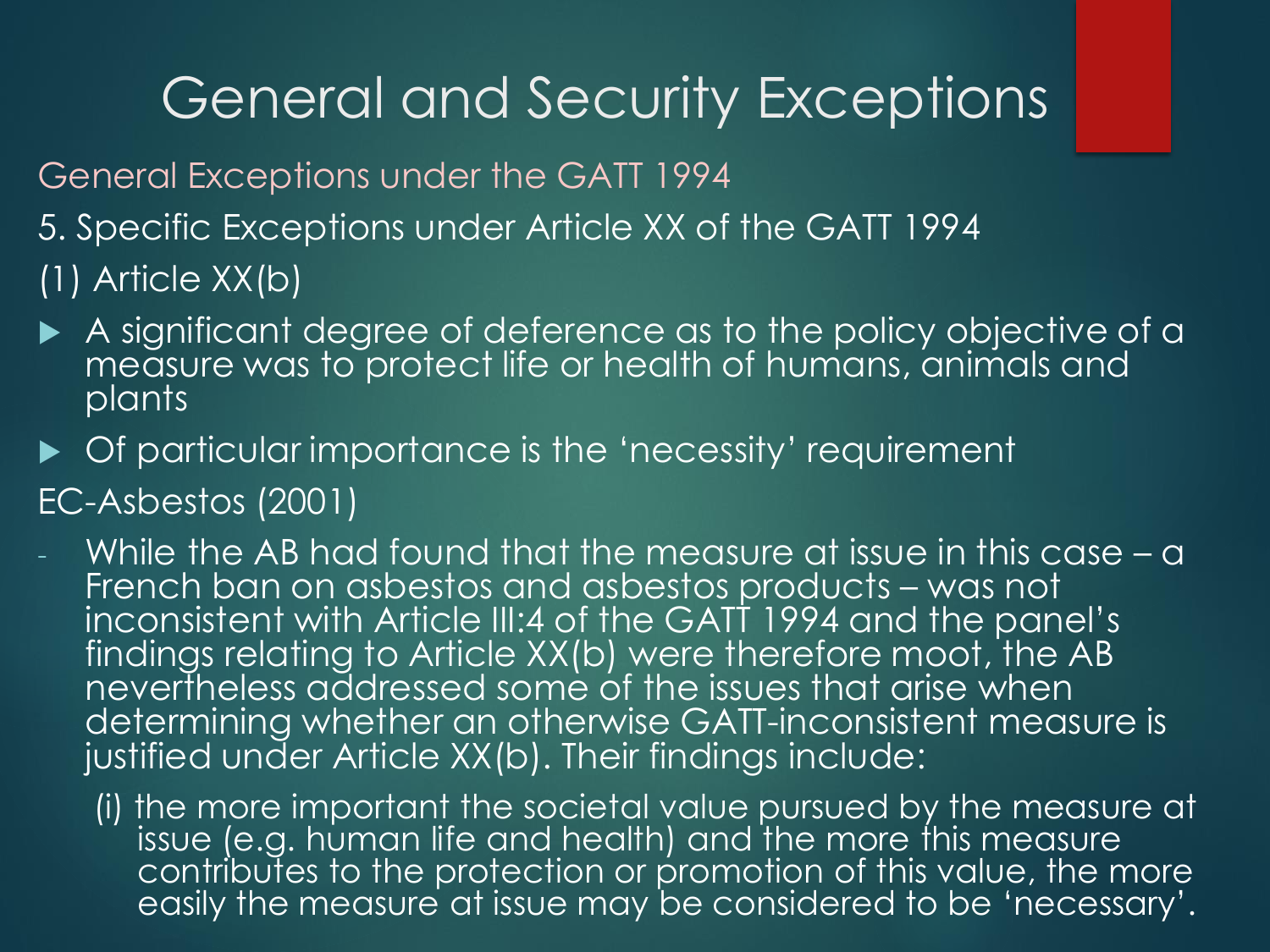- General Exceptions under the GATT 1994
- EC-Asbestos (2001)
- The Appellate Body's findings

(ii) (On the existence of less trade-restrictive alternative measures): in determining whether a suggested alternative measure is 'reasonably available', several factors must be taken into account, alongside the difficulty of implementation.

(iii) It is for WTO members to determine the level of protection of health or the environment they consider appropriate.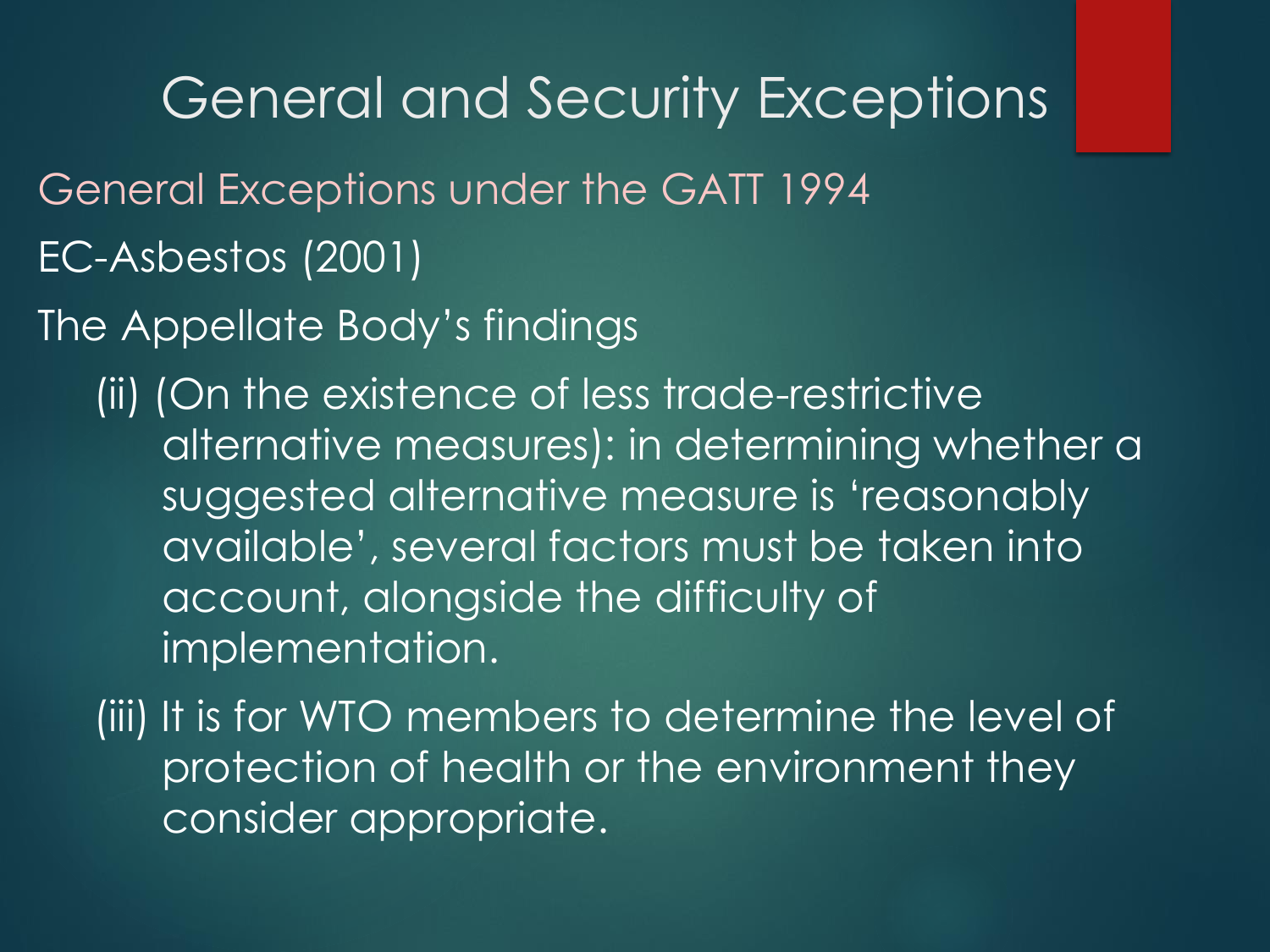General Exceptions under the GATT 1994

#### (2) Article XX(g)

 Three-tier test requiring that a measure: (1) relate to the 'conservation of exhaustible natural resources'; (2) 'relate to' the conservation of exhaustive natural resources; and (3) be 'made effective in conjunction with' restrictions on domestic production or consumption.

As to (1), the Appellate Body in US-Shrimp (1998) adopted a broad, 'evolutionary' interpretation of the concept of 'exhaustive natural resources'. (Issue: whether Art XX(g) applies only to conservation of mineral or non-living natural resources)

From the perspective embodied in the preamble of the *WTO Agreement*, we note that the generic term "natural resources" in Article XX(g) is not "static" in its content or reference but is rather "by definition, evolutionary". It is, therefore, pertinent to note that modern international conventions and declarations make frequent references to natural resources as embracing both living and non-living resources. …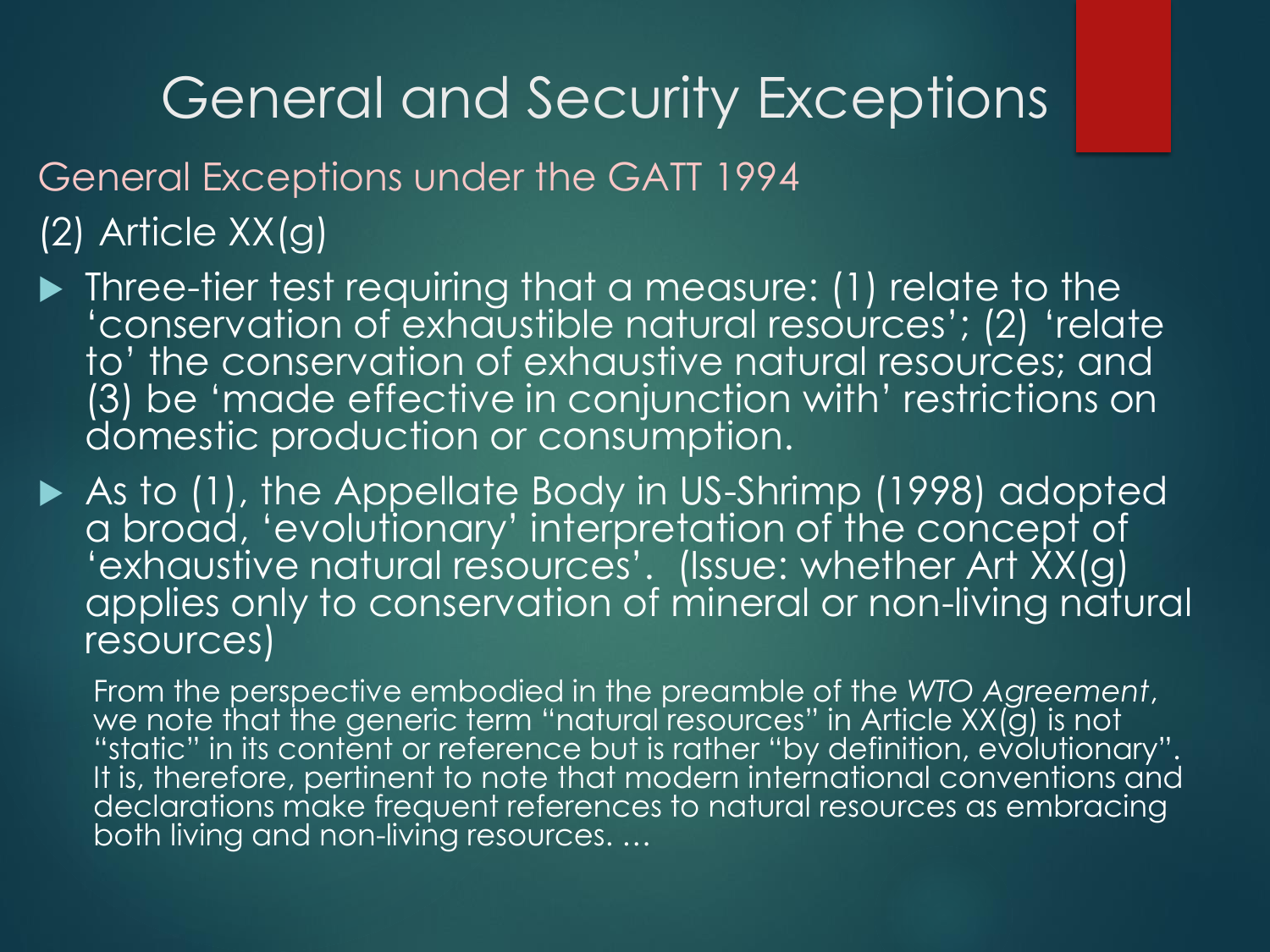- General Exceptions under the GATT 1994 (2) Article XX(g)
- With respect to (2): the Appellate Body in US-Shrimp stated that Art XX(g) requires a 'close and real' relationship between the measure and the policy objective – affirmed in China-Raw Materials (2012)

▶ With respect to (3), the Appellate Body in US-Gasoline (1996) stated that this is a requirement of 'even handedness' (rather than identical treatments) in the imposition of restrictions on imported and domestic products.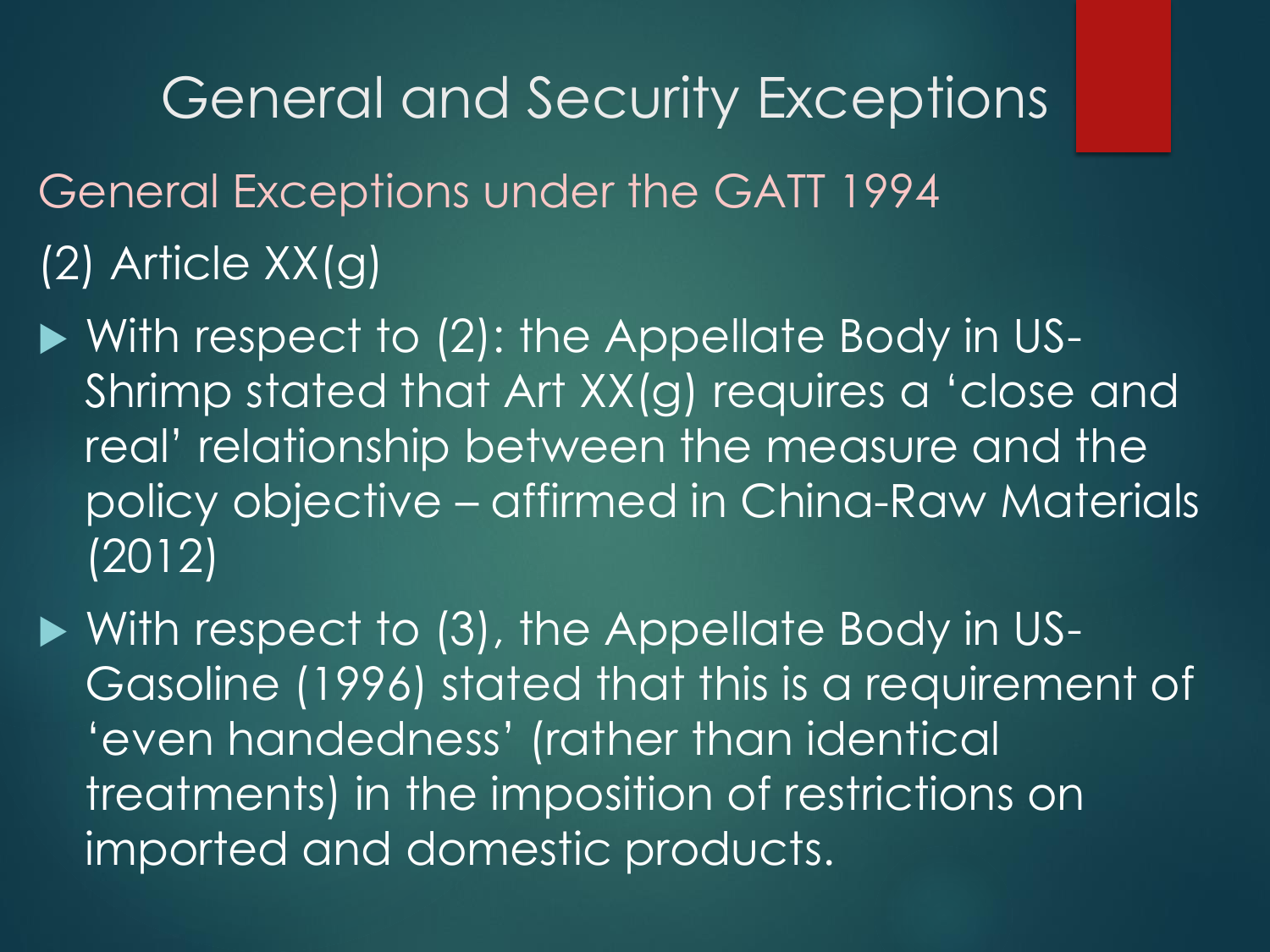General Exceptions under the GATT 1994

7. Chapeau of Article XX

#### (1) Object and purpose of the chapeau

US-Gasoline (1996)

The chapeau by its express terms addresses, not so much the questioned measure or its specific contents as such, but rather the manner in which that measure is applied.43 It is, accordingly, important to underscore that the purpose and object of the introductory clauses of Article XX is generally the prevention of "abuse of the exceptions of [what was later to become] Article [XX]."44 This insight drawn from the drafting history of Article XX is a  $\bar{v}$ aluable one. The chapeau is animated by the principle that while the exceptions of Article XX may be invoked as a matter of legal right, they should not be so applied as to frustrate or defeat the legal obligations of the holder of the right under the substantive rules of the General Agreement. If those exceptions are not to be abused or misused, in other words, the measures falling within the particular exceptions must be applied reasonably, with due regard both to the legal duties of the party claiming the exception and the legal rights of the other parties concerned.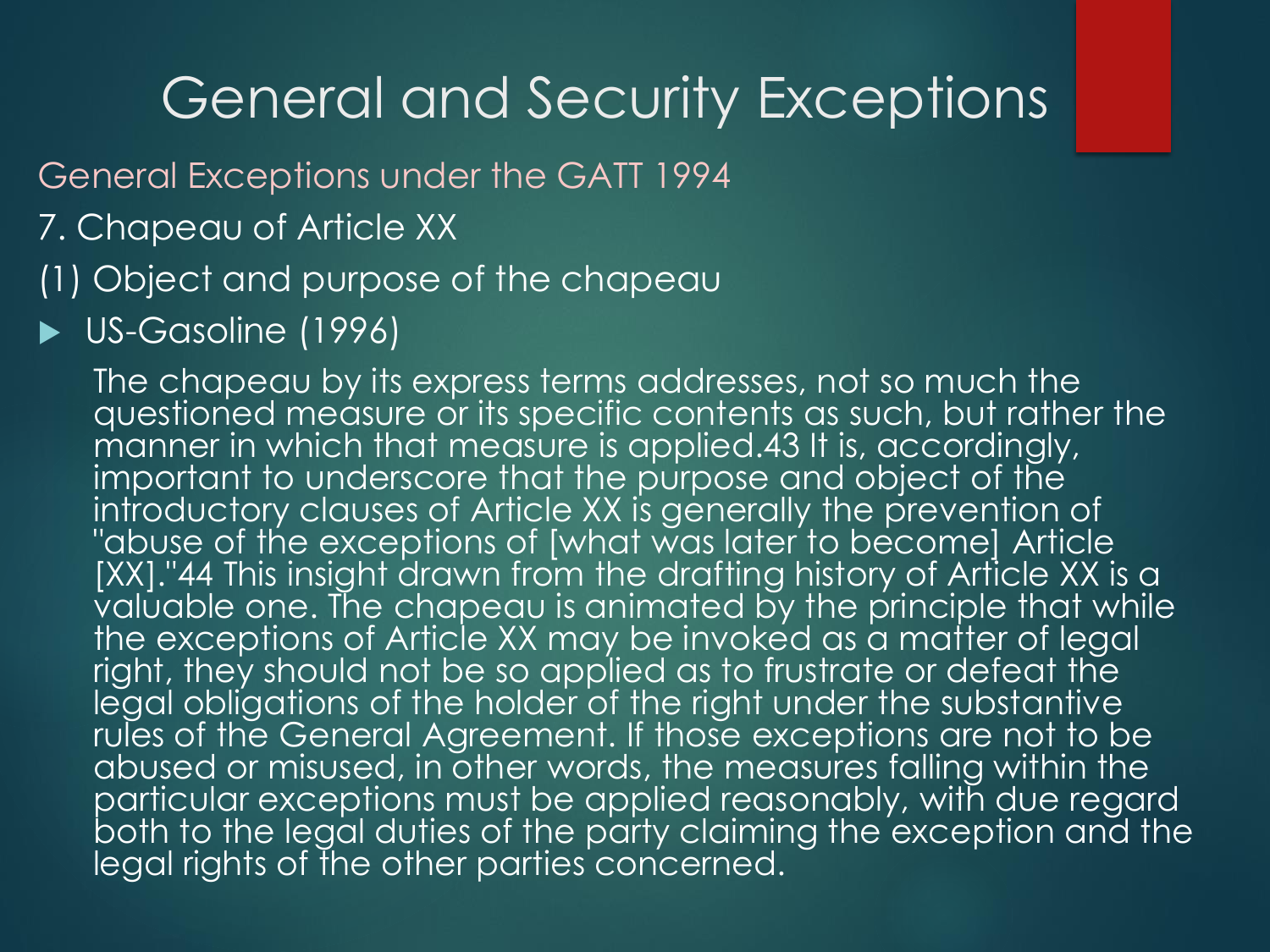General Exceptions under the GATT 1994

- 7. Chapeau of Article XX
- (1) Object and purpose of the chapeau
- $\blacktriangleright$  US-Shrimp (1998)

Turning then to the chapeau of Article XX, we consider that it embodies the recognition on the part of WTO Members of the need to maintain a balance of rights and obligations between the right of a Member to invoke one or another of the exceptions of Article XX, specified in paragraphs (a) to (j), on the one hand, and the substantive rights of the other Members under the GATT 1994, on the other hand. Exercise by one Member of its right to invoke an exception, such as Article XX(g), if abused or misused, will, to that extent, erode or render naught the substantive treaty rights in, for example, Article XI:1, of other Members. Similarly, because the GATT 1994 itself makes available the exceptions of Article XX, in recognition of the legitimate nature of the policies and interests there embodied, the right to invoke one of those exceptions is not to be rendered illusory.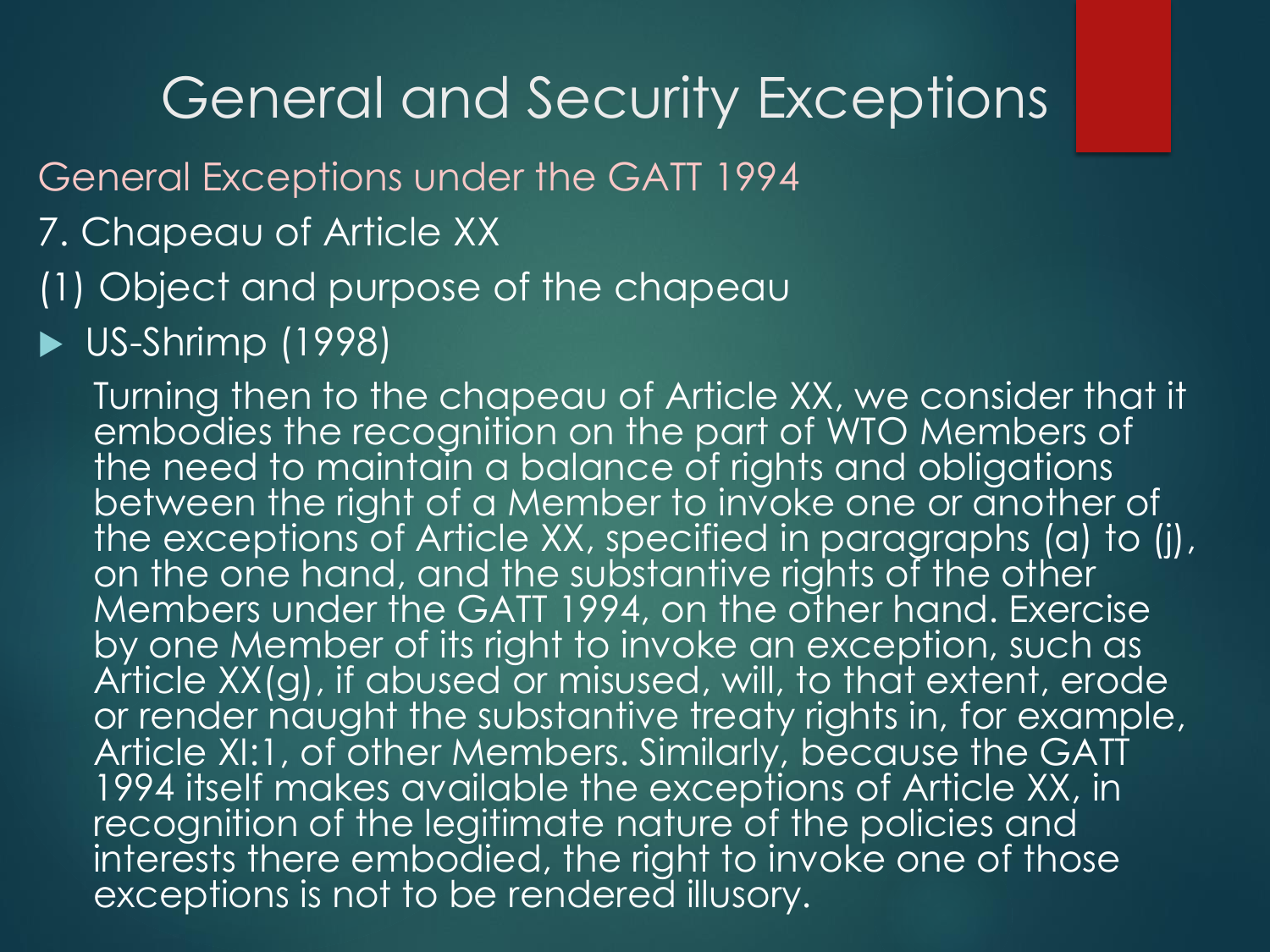- General Exceptions under the GATT 1994
- 7. Chapeau of Article XX
- (2) Arbitrary or Unjustifiable discrimination
- ▶ The chapeau of Article XX does not prohibit discrimination per se, but rather arbitrary and unjustifiable discrimination.
- **DIS-Shrimp: the Appellate Body elaborated this concept by** identifying the three elements:
- (i) The application of the measure at issue must result in discrimination:
- (ii) This discrimination must be arbitrary or unjustifiable in character;
- (iii) This discrimination must occur between countries where the same conditions prevail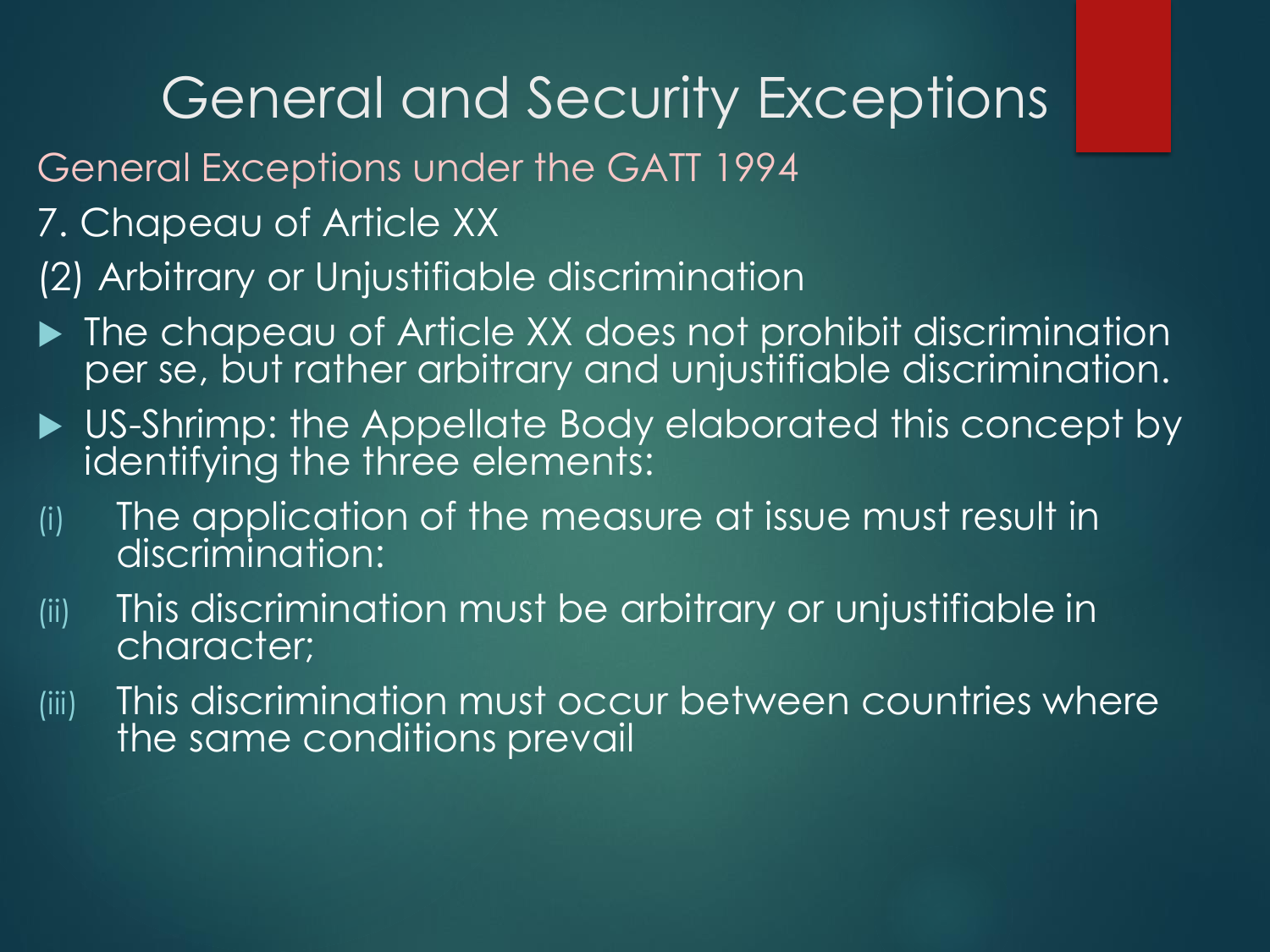General Exceptions under the GATS

1. Introduction

Article XIV

General Exceptions

Subject to the requirement that such measures are not applied in a manner which would constitute a means of arbitrary or unjustifiable discrimination between countries where like conditions prevail, or a disguised restriction on trade in services, nothing in this Agreement shall be construed to prevent the adoption or enforcement by any Member of measures:

(a) necessary to protect public morals or to maintain public order;

(b) necessary to protect human, animal or plant life or health;

(c) necessary to secure compliance with laws or regulations which are not inconsistent with the provisions of this Agreement including those relating to:

(i) the prevention of deceptive and fraudulent practices or to deal with the effects of a default on services contracts;

(ii) the protection of the privacy of individuals in relation to the processing and dissemination of personal data and the protection of confidentiality of individual records and accounts;

(iii) safety;

(d) inconsistent with Article XVII, provided that the difference in treatment is aimed at ensuring the equitable or effective6 imposition or collection of direct taxes in respect of services or service suppliers of other Members;

(e) inconsistent with Article II, provided that the difference in treatment is the result of an agreement on the avoidance of double taxation or provisions on the avoidance of double taxation in any other international agreement or arrangement by which the Member is bound.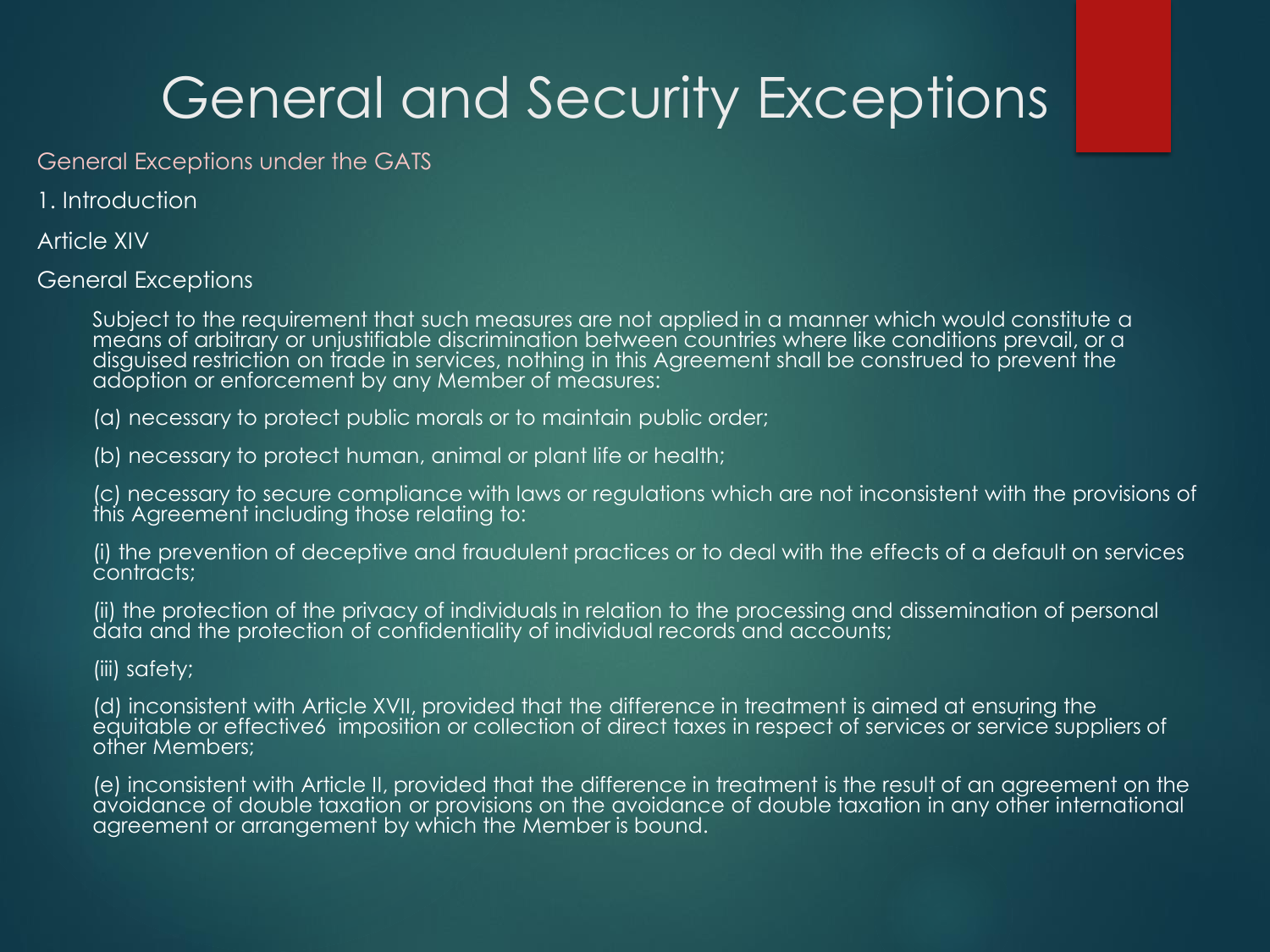- General Exceptions under the GATS
- 1. Introduction
- ▶ Comparison with Article XX GATT: inclusion of maintenance of public order, the protection of safety and privacy, and the equitable and effective imposition or collection of direct taxes, the protection of national treasures of artistic value
- ▶ Article XX GATT and its jurisprudence dues provide guidance on how to interpret and apply Article XIV of the GATS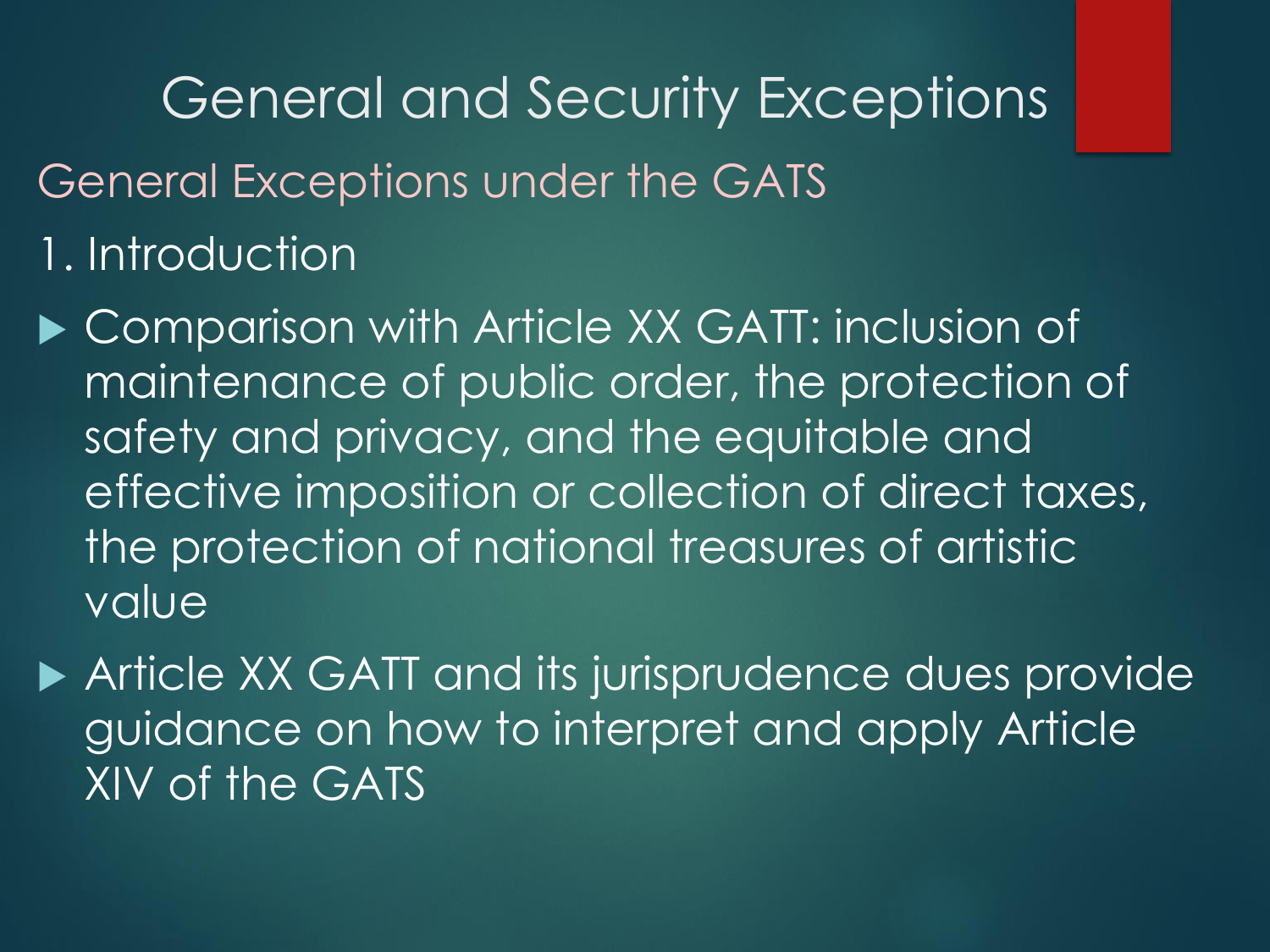#### General Exceptions under the GATS 2. Two-tier test under Article XIV GATS US-Gambling (2005)

Article XIV of the GATS, like Article XX of the GATT 1994, contemplates a "two-tier analysis" of a measure that a Member seeks to justify under that provision.352 A panel should first determine whether the challenged measure falls within the scope of one of the paragraphs of Article XIV. This requires that the challenged measure address the particular interest specified in that paragraph and that there be a sufficient nexus between the measure and the interest protected. The required nexus—or "degree of connection" between the measure and the interest is specified in the language of the paragraphs themselves, through the use of terms such as "relating to" and "necessary to". 353 Where the challenged measure has been found to fall within one of the paragraphs of Article XIV, a panel should then consider whether that measure satisfies the requirements of the chapeau of Article XIV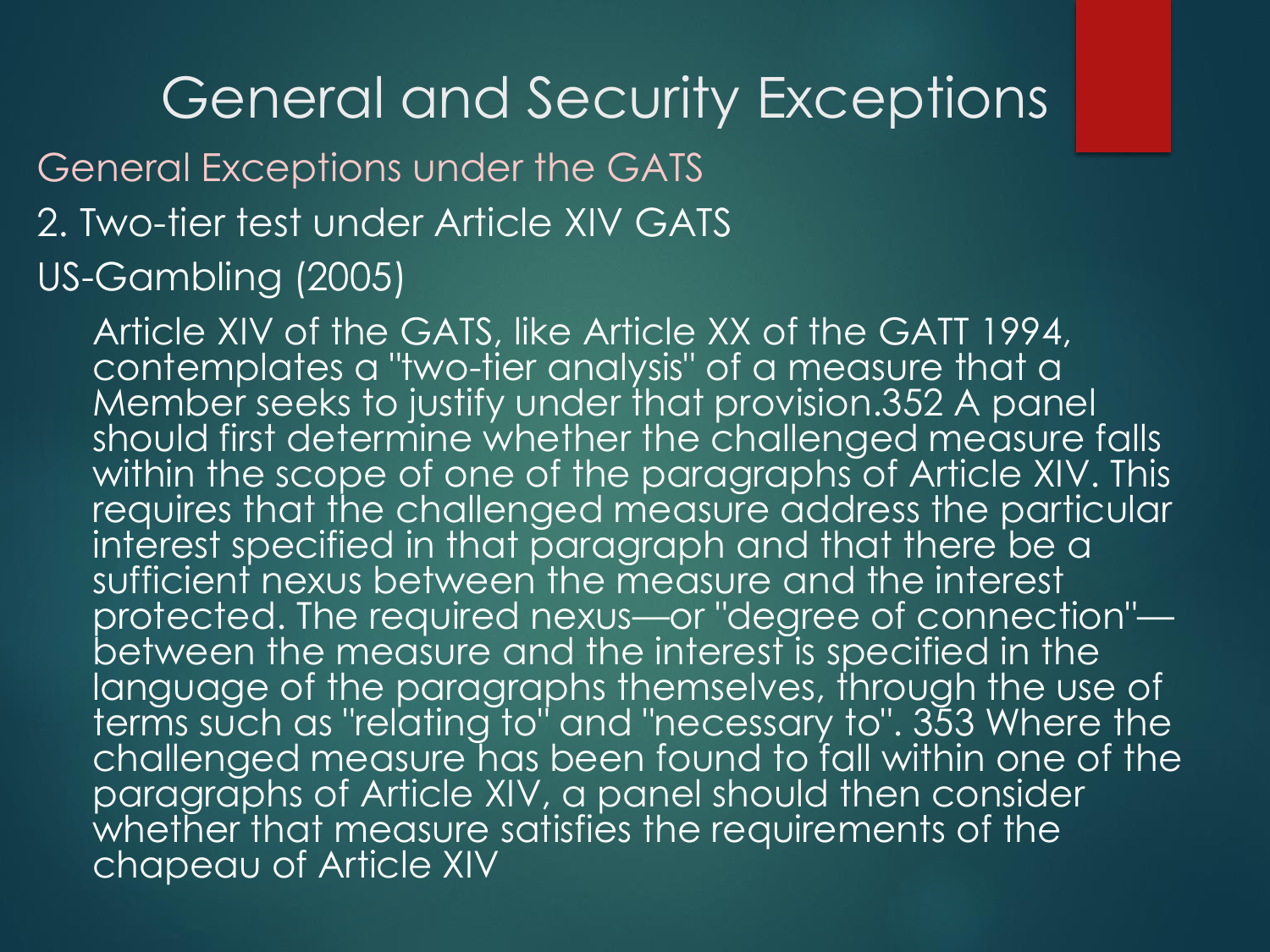Security Exceptions under the GATT 1994

Article XXI

Nothing in this Agreement shall be construed

(a) to require any contracting party to furnish any information the disclosure of **which it considers** contrary to its essential security interests; or

(b) to prevent any contracting party from taking any action **which it considers** necessary for the protection of its essential security interests

(i) relating to fissionable materials or the materials from which they are derived;

(ii) relating to the traffic in arms, ammunition and implements of war and to such traffic in other goods and materials as is carried on directly or indirectly for the purpose of supplying a military establishment;

(iii) taken in time of war or other emergency in international relations; or

(c) to prevent any contracting party from taking any action in pursuance of its obligations under the United Nations Charter for the maintenance of international peace and security.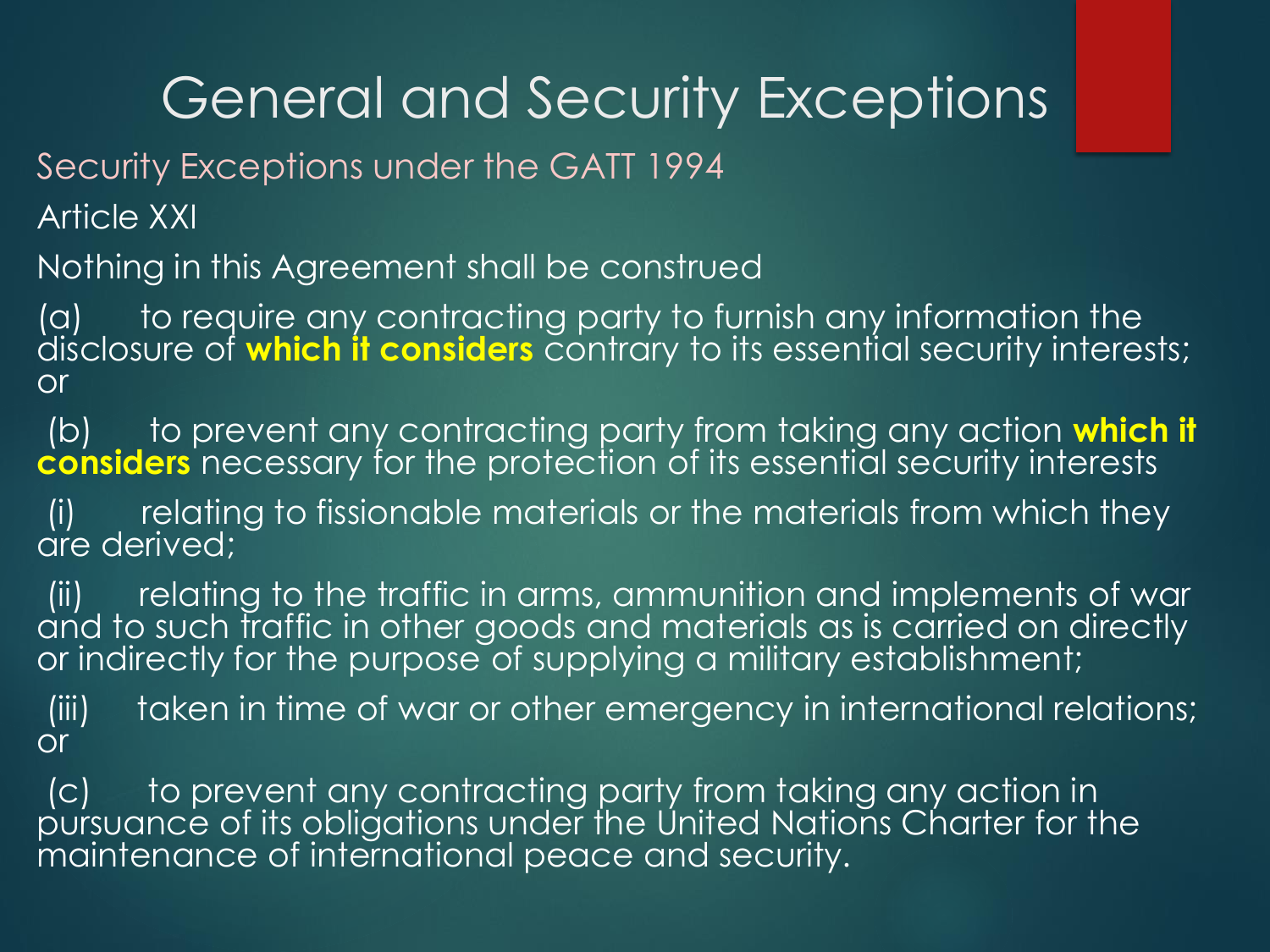General and Security Exceptions Security Exceptions under the GATT 1994

Long rather dormant, but increasing number of cases – e.g. Request for the Establishment of a Panel by the United States, Canada—Additional Duties on Certain Products from the United States, WT/DS557/2 (Oct. 19, 2018); Request for the Establishment of a Panel by Norway, United States—Certain Measures on Steel and Aluminium Products, WT/DS552/10 (Oct. 19, 2018) (and more)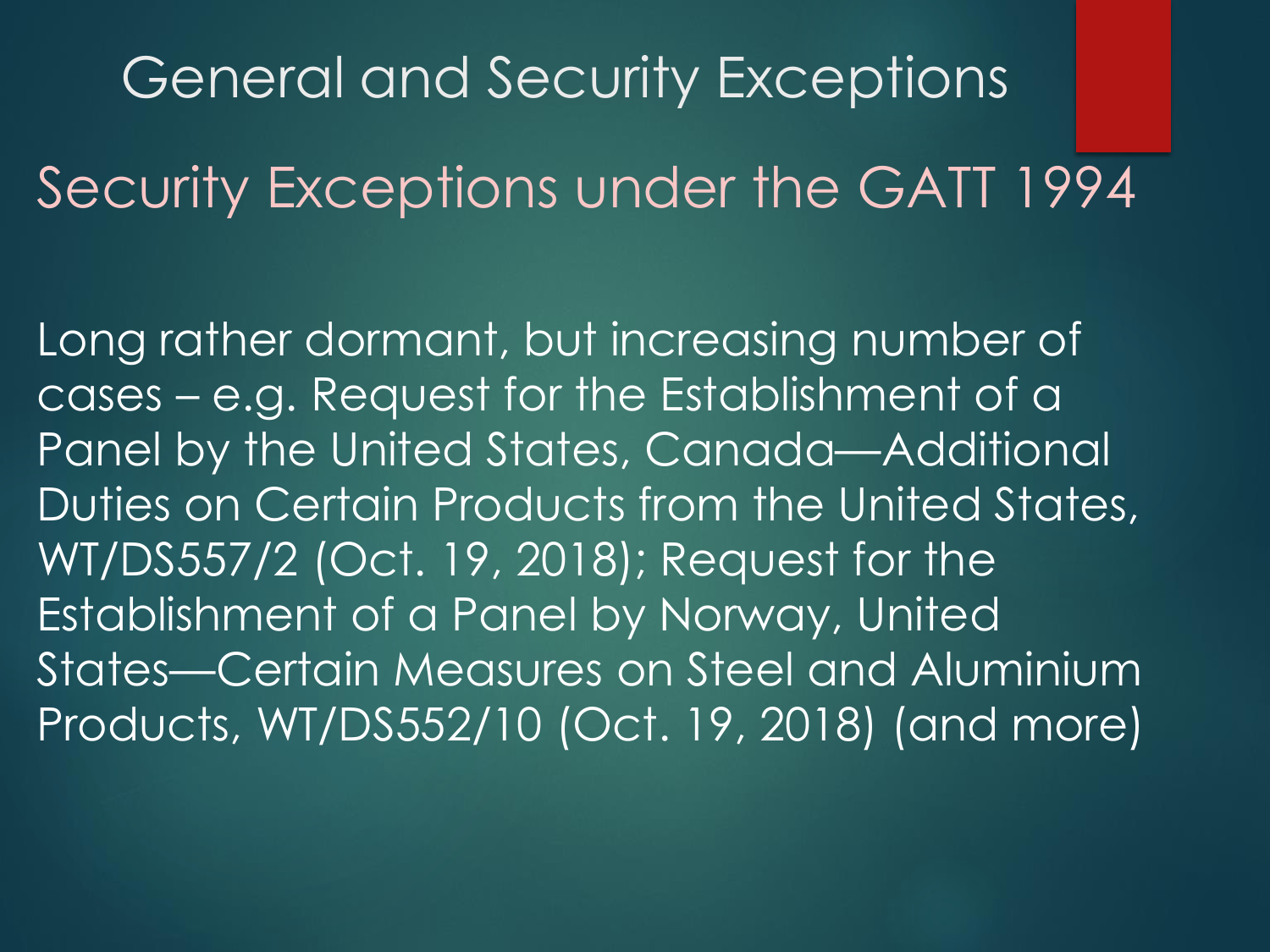# Interpretation of 'selfjudging' security exception clauses

A self-judging security exception clause is subject to the general obligation of good faith

 **Russian Federation — Measures Concerning Traffic in Transit (DS 512, Panel Report of 5 April 2019)**

Certain Questions of Mutual Assistance in Criminal Matters (Djib. v. Fr.), Judgment, 2008 ICJ Rep. 177, 225, para. 145 (June 4, 2008))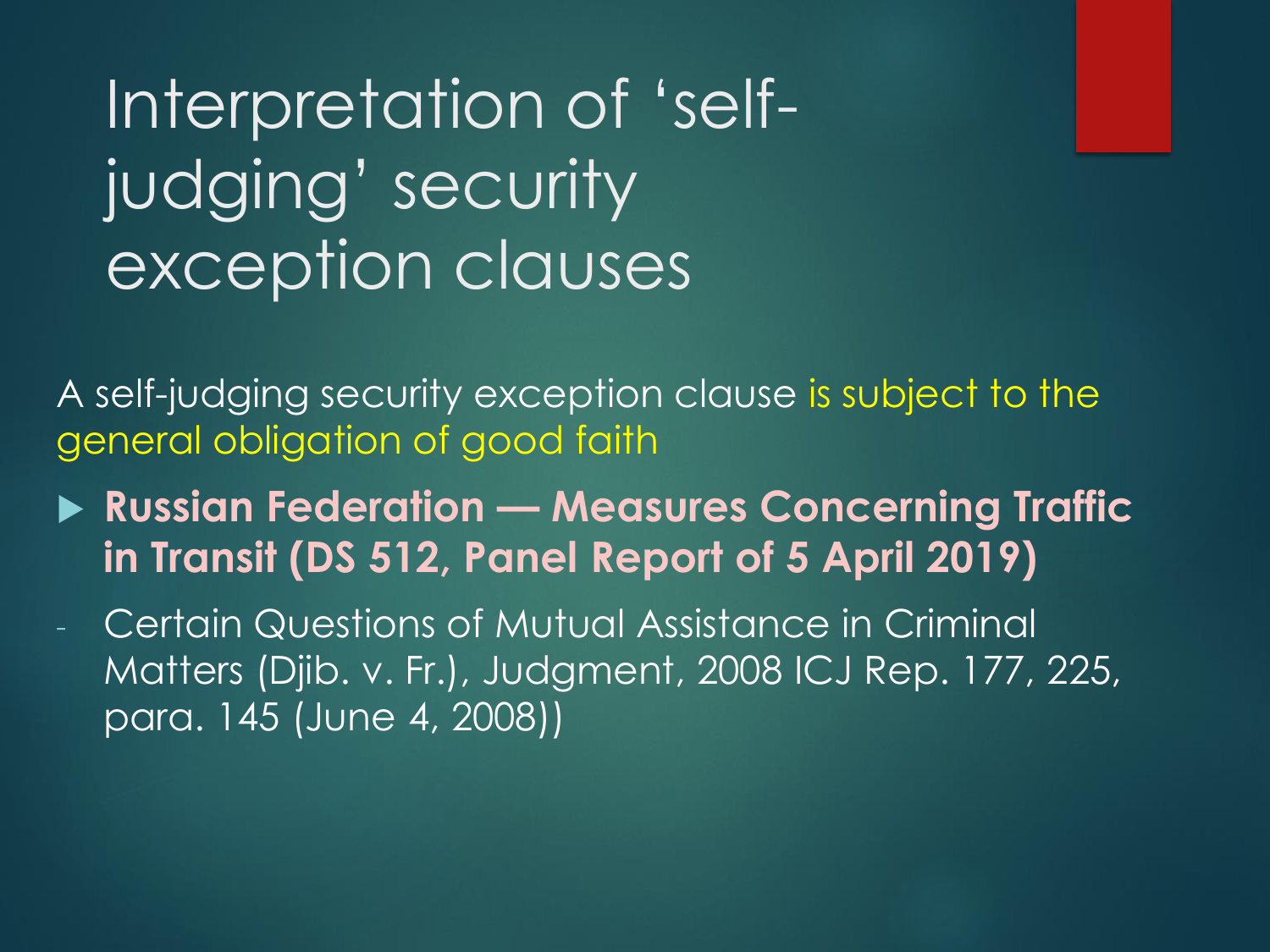# Interpretation of 'selfjudging' security exception clauses

#### **Elements to be considered**

| <b>Risk of abuse of the concept of</b>                                                                                                                                                                | Need for the protection of national                                                                                                  |
|-------------------------------------------------------------------------------------------------------------------------------------------------------------------------------------------------------|--------------------------------------------------------------------------------------------------------------------------------------|
| national security                                                                                                                                                                                     | security                                                                                                                             |
| The concept of national security<br>has expanded and become<br>ambiguous<br>Emergence of new threats to<br>$\omega_{\rm{eff}}$<br>national security due to social<br>and technological<br>advancement | New types of threats do not respect<br>borders: protecting national<br>security of one country is in the<br>interest of other states |
| Backlash against globalisation and                                                                                                                                                                    | The potential risk of new types of                                                                                                   |
| spread of protectionism                                                                                                                                                                               | threats is difficult to assess                                                                                                       |